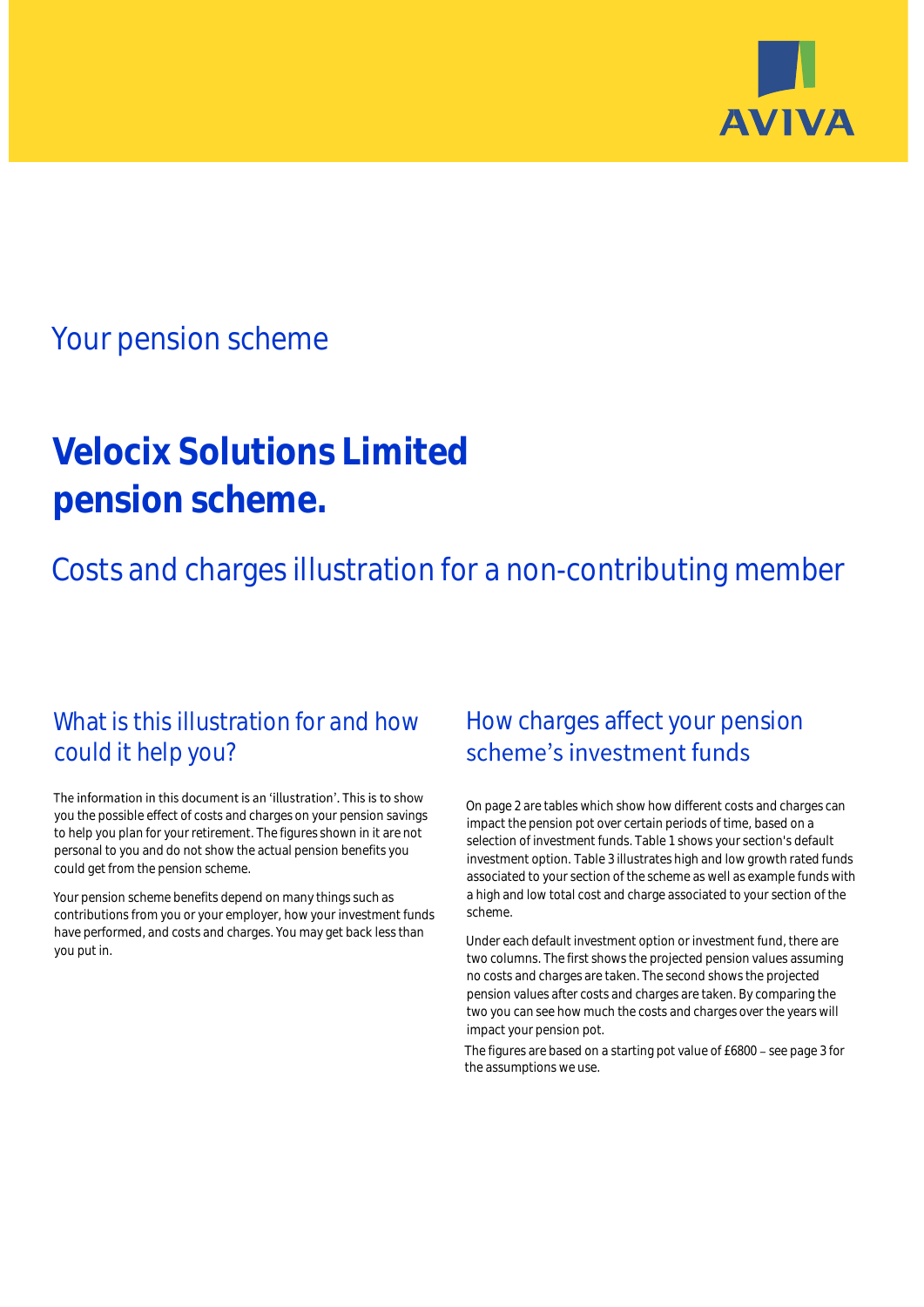| Illustration of effect of costs and charges on the Default Investment Option in |                                                                           |                                    |  |  |  |  |  |  |  |
|---------------------------------------------------------------------------------|---------------------------------------------------------------------------|------------------------------------|--|--|--|--|--|--|--|
| <b>Velocix Solutions Limited pension scheme.</b>                                |                                                                           |                                    |  |  |  |  |  |  |  |
|                                                                                 | <b>My Future</b>                                                          |                                    |  |  |  |  |  |  |  |
|                                                                                 | Assumed growth rate 3.3% (p.a.)<br>Assumed costs and charges 0.44% (p.a.) |                                    |  |  |  |  |  |  |  |
|                                                                                 |                                                                           |                                    |  |  |  |  |  |  |  |
| At end of year                                                                  | Projected value assuming no                                               | <b>Projected value after costs</b> |  |  |  |  |  |  |  |
|                                                                                 | costs and charges are taken                                               | and charges are taken              |  |  |  |  |  |  |  |
| $\mathbf{1}$                                                                    | £6,870                                                                    | £6,840                             |  |  |  |  |  |  |  |
| $\overline{2}$                                                                  | £6,950                                                                    | £6,880                             |  |  |  |  |  |  |  |
| 3                                                                               | £7,020                                                                    | £6,930                             |  |  |  |  |  |  |  |
| 4                                                                               | £7,100                                                                    | £6,970                             |  |  |  |  |  |  |  |
| 5                                                                               | £7,170                                                                    | £7,010                             |  |  |  |  |  |  |  |
| 10                                                                              | £7,570                                                                    | £7,230                             |  |  |  |  |  |  |  |
| 15                                                                              | £7,980                                                                    | £7,450                             |  |  |  |  |  |  |  |
| 20                                                                              | £8,420                                                                    | £7,690                             |  |  |  |  |  |  |  |
| 25                                                                              | £8,880                                                                    | £7,920                             |  |  |  |  |  |  |  |
| 30                                                                              | £9,370                                                                    | £8,170                             |  |  |  |  |  |  |  |
| 35                                                                              | £9,880                                                                    | £8,420                             |  |  |  |  |  |  |  |
| 40                                                                              | £10,300                                                                   | £8,600                             |  |  |  |  |  |  |  |
| 45                                                                              | £10,600                                                                   | £8,630                             |  |  |  |  |  |  |  |
| 50                                                                              | £10,600                                                                   | £8,490                             |  |  |  |  |  |  |  |

### **Table 2**

| List of Funds included in the Default Investment Option |                       |                    |  |  |  |  |  |  |
|---------------------------------------------------------|-----------------------|--------------------|--|--|--|--|--|--|
| <b>Fund name</b>                                        | <b>Total Cost and</b> | <b>Growth Rate</b> |  |  |  |  |  |  |
|                                                         | Charge (p.a.)         | (p.a.)             |  |  |  |  |  |  |
| Av MyM My Future Growth                                 | 0.46%                 | 3.60%              |  |  |  |  |  |  |
| Av MyM My Future Consolidation                          | 0.41%                 | 2.40%              |  |  |  |  |  |  |
|                                                         |                       |                    |  |  |  |  |  |  |
|                                                         |                       |                    |  |  |  |  |  |  |
|                                                         |                       |                    |  |  |  |  |  |  |
|                                                         |                       |                    |  |  |  |  |  |  |
|                                                         |                       |                    |  |  |  |  |  |  |
|                                                         |                       |                    |  |  |  |  |  |  |
|                                                         |                       |                    |  |  |  |  |  |  |
|                                                         |                       |                    |  |  |  |  |  |  |

#### **Aviva Life & Pensions UK Limited.**

Registered in England No. 3253947. Registered office: Aviva, Wellington Row, York, YO90 1WR. Authorised by the Prudential Regulation Authority and regulated by the Financial Conduct Authority and the Prudential Regulation Authority. Firm Reference Number 185896. **aviva.co.uk** TEMP GFI NG071309 09/2018